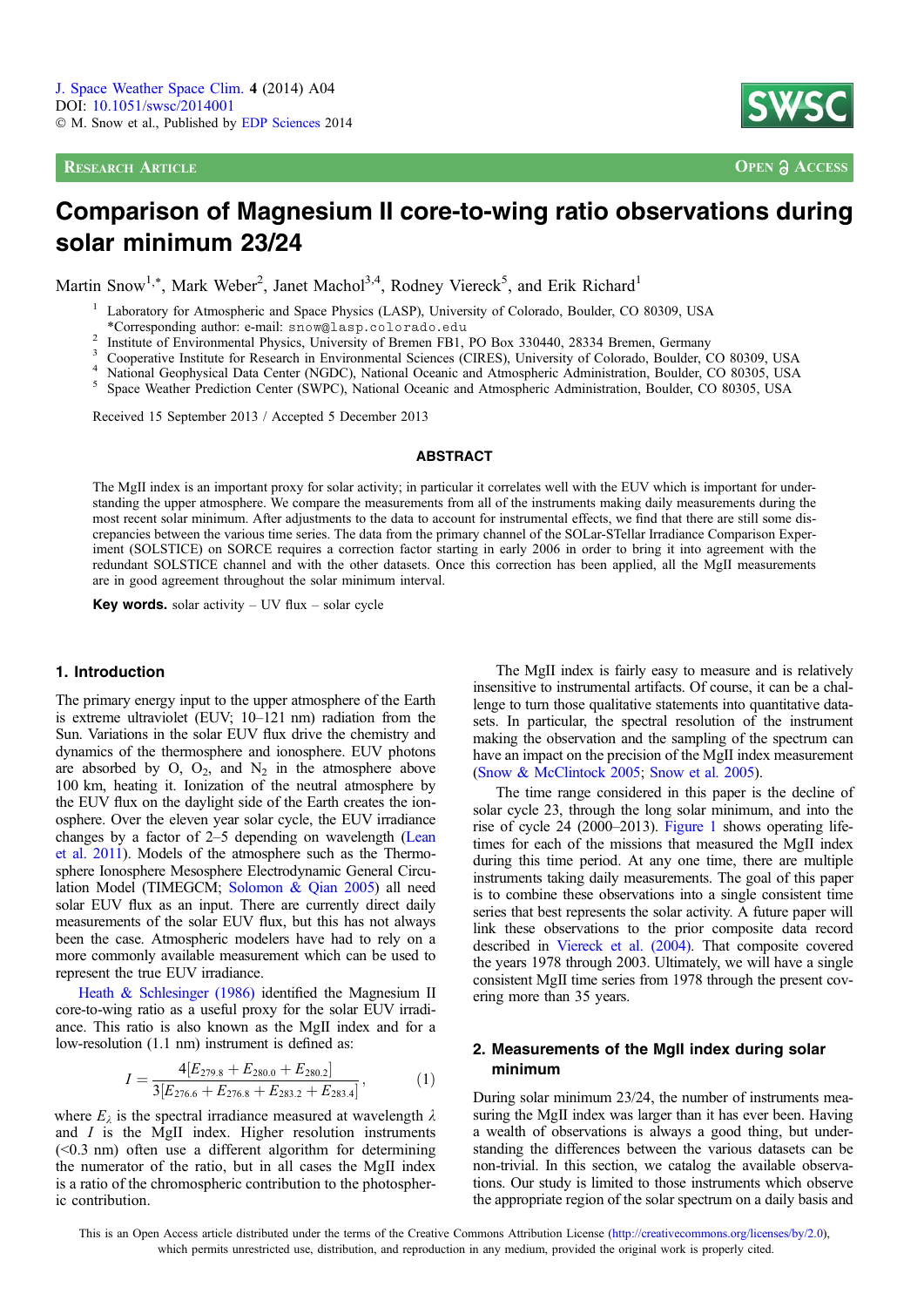<span id="page-1-0"></span>

Fig. 1. MgII index datasets discussed in this paper. The top three blue bars are the Solar Backscatter Ultraviolet (SBUV/2) instruments on NOAA 16, 17, and 18. The purple bar shows the time range covered by SORCE SOLSTICE. The bottom three bars (light blue, peach, and green) show the observational time coverage for GOME, SCIAMACHY, and GOME-2 respectively. An arrowhead on a colored bar indicates that the dataset continues to the present day, or in the case of GOME, it indicates that the dataset begins before the earliest date on the plot.

release the data to the public. All the observations used here come from satellites in low Earth orbit.

#### 2.1. NOAA

The National Oceanic and Atmospheric Administration (NOAA) has operated a series of instruments which measure the solar irradiance near 280 nm dating back to 1978. For the time period of this study, there were three Solar Backscattered UltraViolet version 2 (SBUV/2) instruments in service on NOAA 16–18. The design of these instruments is described in [Frederick et al. \(1986\)](#page-5-0). A fourth instrument on the NOAA 19 satellite went into operation part way through solar minimum, but data from this instrument have not yet been made available to the public, so we do not include it in our analysis.

MgII measurements from the SBUV/2 series began with NOAA 9, and were first described in [Cebula et al. \(1992\).](#page-5-0) The SBUV/2 instrument can measure the solar spectrum in either a ''sweep'' mode where the detector is read while the grating scans in a continuous fashion, or with a ''discrete'' mode where the grating pauses at pre-defined angles and the detector is only sampled during these pauses. The ''discrete'' mode data is described in [Donnelly \(1988,](#page-5-0) [1990\)](#page-5-0), and a comparison of the two methods is described in [DeLand & Cebula](#page-5-0) [\(1993\).](#page-5-0) The NOAA missions described here take just one solar measurement per day.

The solar irradiance spectrum observed by an SBUV/2 instrument has a spectral resolution of 1.1 nm and looks very similar to the dashed line in Figure 2. In addition to the four marked wing irradiance values (black dots), the MgII index from SBUV/2 uses three measurements in the core of the line (279.8, 280.0, and 280.2 nm) as described by Heath  $\&$ [Schlesinger \(1986\)](#page-5-0). Data files of the SBUV/2 MgII index measurements used in this study were retrieved from [http://](http://sbuv2.gsfc.nasa.gov/solar/mgii/) [sbuv2.gsfc.nasa.gov/solar/mgii/.](http://sbuv2.gsfc.nasa.gov/solar/mgii/) These data products are all derived from the "discrete" mode observations.



Fig. 2. The MgII doublet region as observed by SORCE SOLSTICE on 28 October 2003. The h & k emission cores are highlighted in purple. The dashed line is the spectrum after convolving it with a 1.1 nm triangular bandpass. Black dots indicate the wing irradiance values used to calculate the index.

### 2.1.1. NOAA 16 SBUV/2

NOAA 16 has been in operation since 20 March 2001 and is still producing a MgII index measurement on a regular basis. The NOAA satellite operations web page [\(http://www.oso.](http://www.oso.noaa.gov) [noaa.gov](http://www.oso.noaa.gov)) lists the diffuser status as ''yellow'' and the instrument's status is listed as ''not nominal.'' The issue has to do with the orbital geometry and the reflection of sunlight into the instrument from the diffuser. The satellite is currently near the morning terminator, and is not always able to make a MgII index measurement (M. DeLand, private communication). As will be discussed in [Section 3.2](#page-5-0), this diffuser problem may or may not be influencing the data quality. The main topic of this paper is a comparison of the MgII index measurements through solar minimum, so the discrepancies starting in 2012 do not impact our conclusions.

## 2.1.2. NOAA 17 SBUV/2

NOAA 17 went into operation on 15 October 2002. and was decommissioned on 10 April 2013. However, the MgII index measurements ceased in September 2011. The orbit had drifted such that it was no longer possible to get sunlight into the instrument. The SBUV/2 instrument on NOAA 17 did not have any known anomalies when it stopped making solar measurements.

### 2.1.3. NOAA 18 SBUV/2

NOAA 18 became operational on 30 August 2005. After only a few years of operation, it developed a problem with the chopper motor. From May 2008 onwards, problems in operating the SBUV/2 instrument have limited the amount of data it has yielded. In December 2012, the chopper motor stalled, and no new solar data has been released since then.

### 2.2. NASA

Solar irradiance measurements near 280 nm from the SOLar Radiation and Climate Experiment (SORCE; [Rottman 2005](#page-5-0))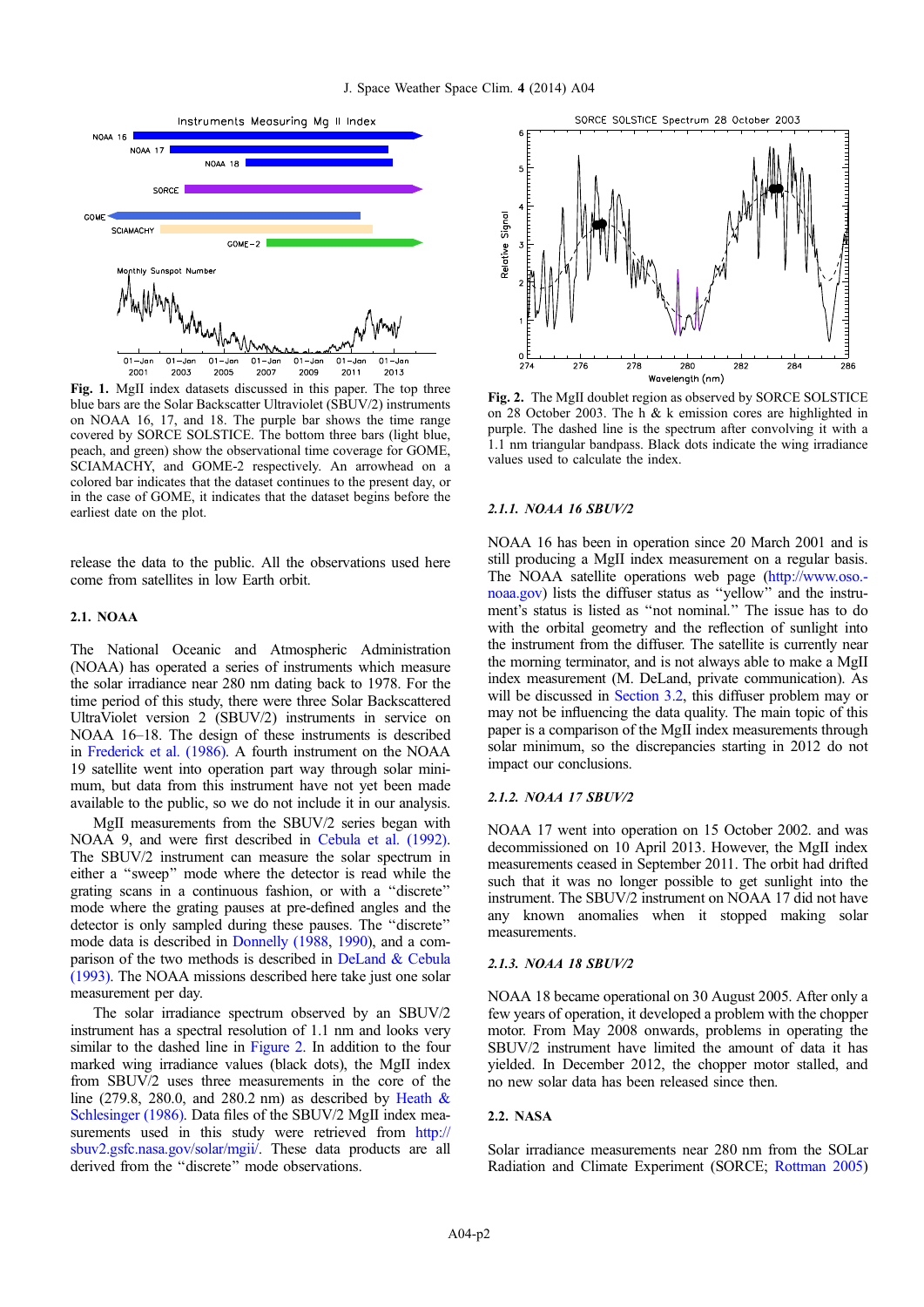

Fig. 3. The MgII doublet region as observed by GOME on 21 September 2001. Black dots indicate portions of the spectrum used to calculate the MgII index.

are the only observations available from a National Aeronautics and Space Administration (NASA) project. The SORCE mission includes two instruments that measure the relevant part of the solar spectrum, the SOLar-STellar Irradiance Comparison Experiment (SOLSTICE; [McClintock et al. 2005\)](#page-5-0) and the Solar Irradiance Monitor (SIM; [Harder et al. 2005](#page-5-0)). Only the SOL-STICE data is published daily, so our study does not include SIM. The SIM data will likely become available to the public in the future, so it could be included in subsequent studies.

[Figure 2](#page-1-0) shows a spectrum from SORCE SOLSTICE. The spectral resolution of the instrument is 0.1 nm, which is much higher than the other instruments used in this study. The complete description of the MgII index derived from the full-resolution spectrum is described in [Snow et al. \(2005\)](#page-5-0). Briefly, the wing reference irradiance is determined by smoothing the spectrum to 1.1 nm with an SBUV-like triangular bandpass. The core irradiance is determined by fitting Gaussian profiles to the self-reversed emission lines. In [Figure 2,](#page-1-0) the emission cores are highlighted in purple. The precision of the MgII index measurement from SOLSTICE was estimated to be 0.6%.

The SOLSTICE experiment on SORCE actually consists of two entirely redundant instruments known as SOLSTICE A and SOLSTICE B. Each instrument has two channels, one to measure the far ultraviolet (FUV) and a second one to measure the middle ultraviolet (MUV). In normal operation, SOLSTICE A is primarily used to measure the MUV range, while SOL-STICE B monitors the FUV. The two instruments are intercompared in both channels at regular intervals to ensure consistency in their calibration. In the early part of the mission, this crosscalibration activity was performed once per week. Starting in the fall of 2009, the two SOLSTICEs started making simultaneous MUV observations once per day.

#### 2.3. ESA

There are three European satellites which made MgII observations on a daily basis during the time period under study. Similar to the SBUV/2 instruments described earlier, the primary mission for these three instruments is to study the Earth backscattered solar spectral irradiance (SSI) to determine the

atmospheric properties. Once per day, the incident ultraviolet SSI is measured using a diffuser plate to direct the sunlight straight into the instrument. These daily measurements are used to produce the MgII index used in this study. The data from GOME, SCIAMACHY, and GOME-2 have been combined into a single composite time series which is available from the University of Bremen at [http://www.iup.uni-bremen.de/](http://www.iup.uni-bremen.de/gome/) [gome/.](http://www.iup.uni-bremen.de/gome/) For convenience, this composite will be referred to as the ''Bremen'' composite. In addition to scaling the datasets, there have been a number of additional corrections to the observations for this composite. A description of the corrections is included in [Section 2.3.4](#page-3-0).

#### 2.3.1. GOME

The Global Ozone Monitoring Experiment (GOME) was launched in 1995 on the European Remote Sensing (ERS-2) satellite. The instrument and early observations are described in [Weber et al. \(1998\)](#page-5-0). It continued to make observations until July 2011. Due to optical degradation in the harsh space environment, the signal-to-noise ratio degraded and the MgII index became very noisy toward the end of the data record. GOME's spectral resolution in the uv is 0.17 nm, which is sufficient to partially resolve the MgII emission cores. Figure 3 shows a typical GOME spectrum around 280 nm. The vertical dashed lines indicate the spectral range over which the spline interpolated core emissions have been integrated to obtain the numerator of the MgII index. The average wing values are determined by fitted parabolas, whose maxima are indicated as well in Figure 3. A complex etalon correction due to contaminants on the detector is applied to the solar irradiance before deter-mining the index values [\(Weber et al. 1998](#page-5-0)). The etalon correction is monitored regularly and updated throughout the mission.

#### 2.3.2. SCIAMACHY

The Scanning Imaging Absorption Spectrometer for Atmospheric CHartographY (SCIAMACHY) is a follow-up instrument with extended atmospheric observation capability that was launched on Envisat in March 2002 [\(Bovensmann et al.](#page-5-0) [2011\)](#page-5-0). The UV spectral channels and solar measurement sequences over a diffuser plate are very similar to GOME. The spectral resolution is slightly lower at 0.2 nm but the calculation of the MgII index is very similar to that of GOME. The communication to Envisat was lost in April 2012.

#### 2.3.3. GOME-2

The GOME-2 aboard Metop A ([Callies et al. 2000\)](#page-5-0) was launched by EUMETSAT in late 2006. Near 280 nm, the spectral resolution is about 0.3 nm which means that the emission cores are barely visible. Unlike for GOME and SCIAMACHY, a low spectral resolution MgII index definition according to [Heath & Schlesinger \(1986\)](#page-5-0) has been applied. The instrumental resolution was degraded using an 11-point (sampling every 0.11 nm) triangle convolution before determining the average core and wing values of the MgII index. [Figure 4](#page-3-0) shows a typical MgII spectrum from GOME-2 at native spectral resolution and at about 1.2 nm spectral resolution. The solid points indicate the wing and core values used to calculate the core-to-wing ratio. GOME-2 continues operation through the present date. A follow-up instrument aboard Metop B was launched in 2012 and provides MgII data, but it has not been used here.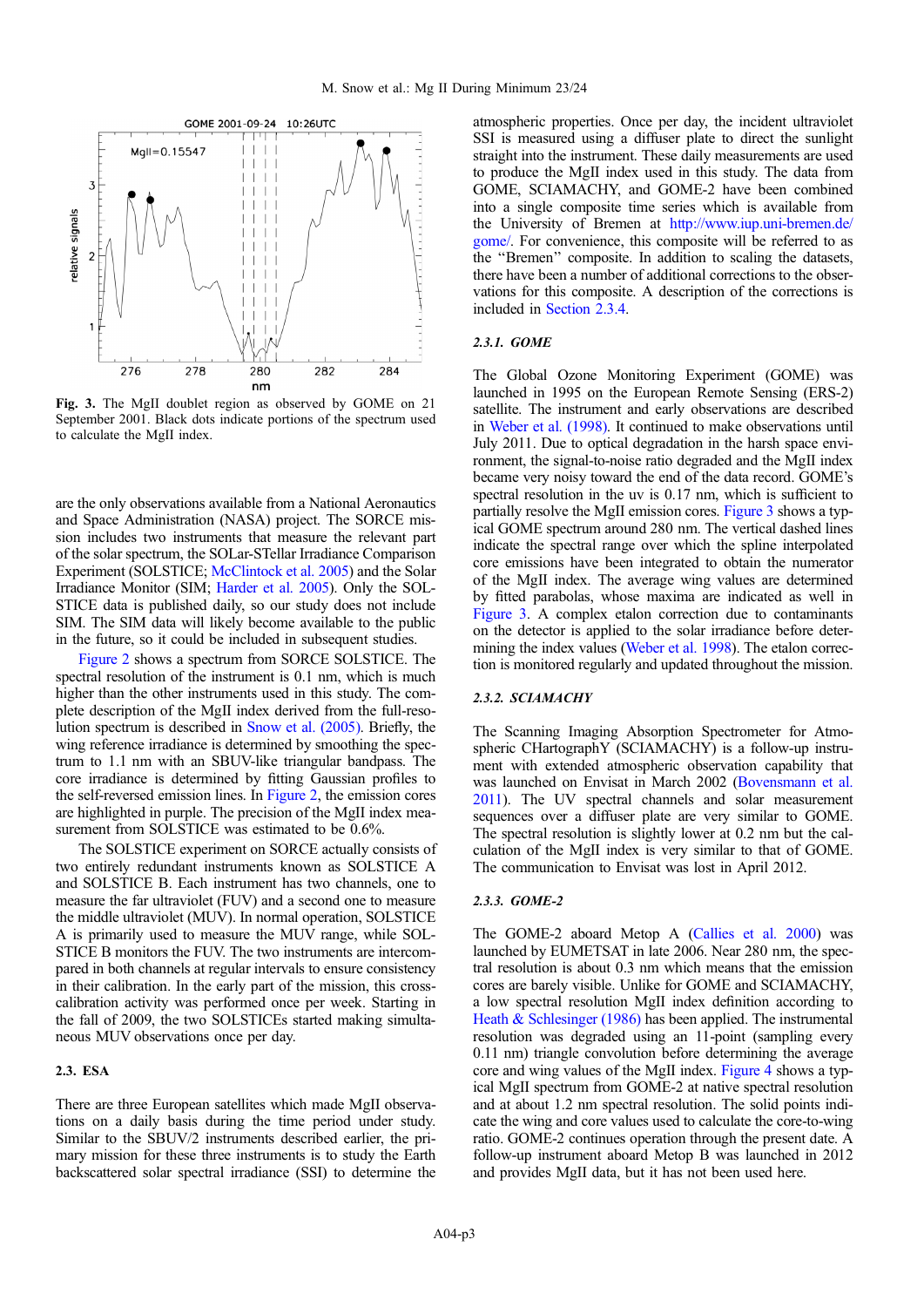<span id="page-3-0"></span>

Fig. 4. The MgII doublet region observed by GOME-2.

#### 2.3.4. The Bremen composite

Using the ESA MgII index data (GOME, SCIAMACHY, and GOME-2), a composite index has been created that also includes all available MgII index data from the SBUVs and both SOLSTICE instruments (UARS and SORCE). Until 1992, the base of the composite is the modified SBUV data from [Viereck & Puga \(1999\)](#page-5-0). From 1992 to 1995, it uses UARS SOLSTICE data. From 1995 to 2002 GOME is used, 2002–2008 uses SCIAMACHY, and from 2009 onwards the data come from GOME-2. All other concurrent available instruments have been successively used to fill data gaps. About 931 days with no MgII data available were filled with F10.7 cm flux data using a scaling period of about 200 days around each missing day. For the major period considered here, the Bremen composite is dominated by the European datasets. To match the various MgII indices with arbitrary units, a doubled linear scaling was applied for overlapping data by regressing index A vs. index B and index B vs. index A, and then using an average from both.

Both SCIAMACHY (January 2009) and GOME-2 (September 2009) had a major decontamination phase when the instruments were heated to remove contaminants and ice from the detector arrays to improve optical throughput. Both SCIAMACHY and GOME-2 show small discontinuities in the MgII index time series of a few tenths of a percent after the decontamination procedure. These jumps are several percent of the solar cycle variation, so they are significant corrections to the data. For this reason, both the GOME-2 and SCIAMACHY data were treated as separate time series before and after their respective decontamination procedures and separately scaled. The NOAA-16 data prior to January 2012 was used as a transfer standard and was scaled to SCIAM-ACHY before January 2009. Both GOME-2 time series before and after the decontamination were successively matched and the gaps filled with SCIAMACHY data after January 2009 and other available data.

#### 3. Data scaling

The absolute scaling of the MgII index from a given instrument depends primarily on the spectral resolution. Low-resolution instruments such as the SBUV series generally just take ratios of irradiance samples, while instruments with higher resolution may use more complex algorithms. Users of the MgII index will typically want to have all of the measurements scaled to a common reference dataset. The standard method for determining the linear scaling factor is to merely plot one dataset against another during a period of overlapping measurements and fit a line to the result ([Viereck & Puga 1999](#page-5-0); [Viereck et al. 2004\)](#page-5-0). For some datasets, the period of overlapping measurements may be fairly brief, but others may have many years of simultaneous daily measurements.

The interval of time used to determine the linear correlation between two datasets can have an influence on the long-term behavior of the composite. If the overlap takes place during a period of low solar activity, the uncertainty in the slope of the best fit line can be relatively larger than a fit that includes a wider range of index values. An instrumental drift in one dataset can propagate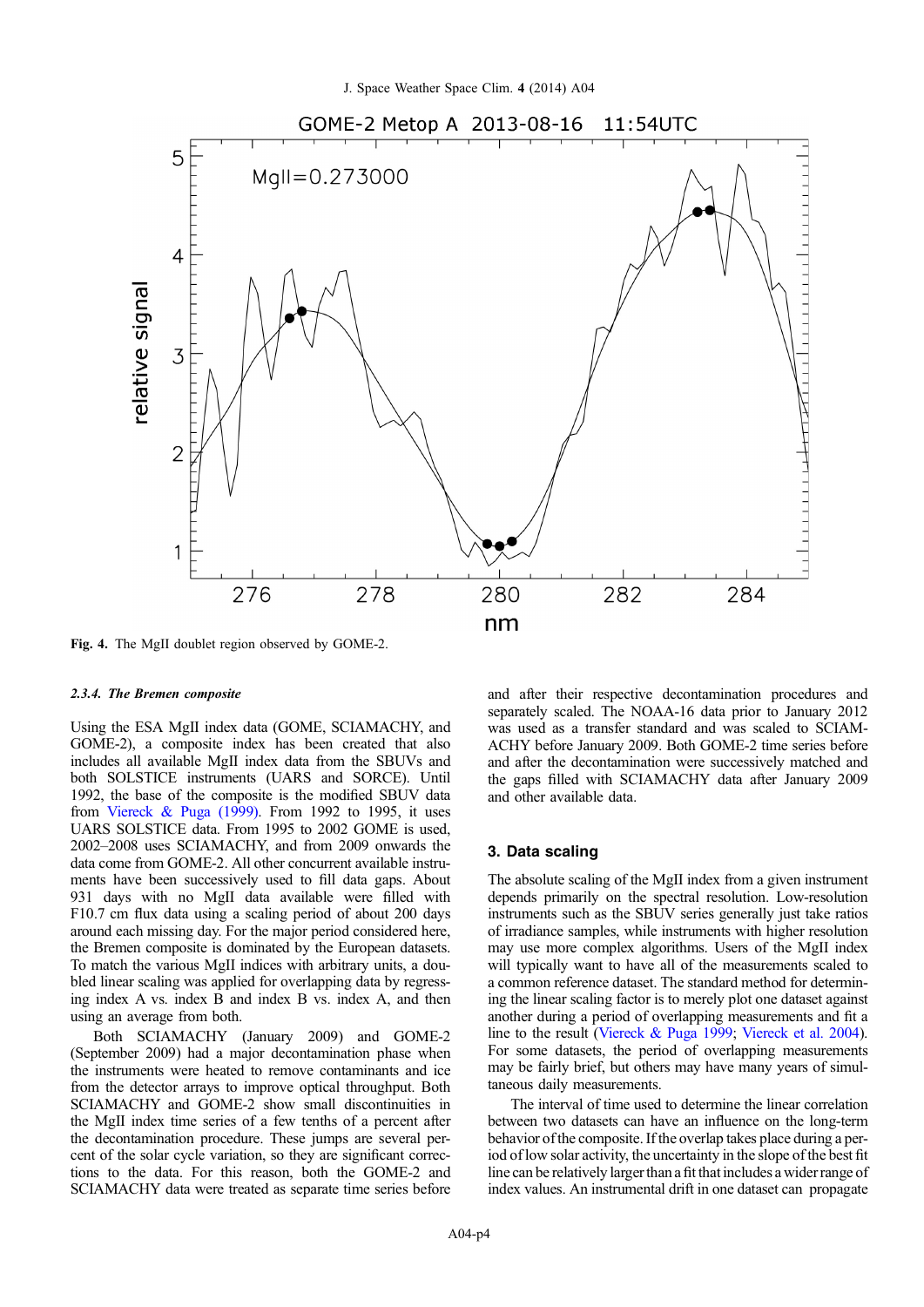

Fig. 5. Time series of MgII index observations scaled to the Bremen composite. The blue curve is the composite created from GOME, SCIAMACHY, and GOME-2 datasets. SORCE SOLSTICE A and B are the red and purple curves. The brown curve is the data from NOAA-16. All data has been smoothed over an 81-day window and scaled to match the Bremen composite during calendar year 2004.

into subsequent datasets if a long period of overlap is used. In order to study the relative changes in the MgII index datasets during solar minimum, we have chosen to use a time period during the descending phase of solar cycle 23, well before solar minimum. We have used the one-year time period from 1 January 2004 to 1 January 2005 to determine the scaling factors. The solar variability during this one-year period is about 42% of the full solar cycle range, so the uncertainty in the slope of the best fit line is not a significant source of uncertainty in the dataset comparison.

All of the datasets have been scaled to the Bremen composite. During this time period, i.e., solar minimum 23/24, the Bremen composite is dominated by data from SCIAMACHY and GOME-2. Figure 5 shows the Bremen composite, the observations from NOAA 16, and the observations from the two SOLSTICE instruments (A and B). In this figure, each dataset has been smoothed over three solar rotations (81 days) in order to highlight the long-term trends in the observations.

#### 3.1. Correction to SOLSTICE A

What is clear from Figure 5 is that the measurements from SOLSTICE A diverge from the other datasets at the start of 2006. Although the MgII index is designed to be free of instrumental wavelength. Examples of instrumental artifacts that are not canceled out in the core-to-wing artifacts, it only cancels out multiplicative factors such as responsivity or degradation effects which are roughly linear with ratio would be a contribution from scattered light or uncorrected background counts. Some instrumental effects are very complex such as the etalon pattern in the GOME measurement [\(Weber et al. 1998](#page-5-0)).

The sudden deviation of the SOLSTICE A time series from all of the other instruments at the beginning of 2006 coincides with a known instrument anomaly. Part of the SOLSTICE design that allows it to observe both the Sun and bright stars with the same optics and detectors is that it has a mechanism to swap entrance apertures. The stellar aperture is a large 16 mm circle, while the solar aperture is a small 0.1 mm by 0.1 mm square. A bistable mechanism rotates a shaft to put



Fig. 6. Correction factor for SOLSTICE A data. This figure shows the ratio of daily average values for the MgII index measured by SOLSTICE A and SOLSTICE B. The ratio varies about 1 until the beginning of 2006 when there is a distinct discontinuity followed by a linear trend shown by the dashed line. The red curve shows the ratio between the two datasets after correction.

one of the two apertures into the optical path. In January 2006, as the spacecraft entered the sunlit portion of the orbit, commands were automatically sent to move the solar aperture back into place. However, the aperture mechanism did not move after the first few attempts. Eventually, the entrance aperture mechanism did operate and the solar slit was put in place. The operations team decided to leave the SOLSTICE A entrance aperture in place thereafter rather than risk having it stuck in stellar mode. Careful analysis over the following weeks showed that the entrance aperture had not seated in the exact spot that it had previously occupied. It is not clear how the change in the SOLSTICE A MgII index is the result of the entrance aperture anomaly, but the timing makes it unlikely to be a mere coincidence. Therefore, we adjust SOLSTICE A with the assumption that the SOLSTICE B measurement is correct, and SOLSTICE A is the anomalous measurement.

The ratio of SOLSTICE A to SOLSTICE B is shown in Figure 6. The black curve shows the ratio of the MgII index daily averages for the two instruments. This ratio is close to unity until the beginning of 2006. There is a sharp discontinuity and then the ratio has a non-zero slope from that point onwards. Without a physical understanding of the cause of this trend in the SOLSTICE A data relative to SOLSTICE B, we use a simple linear fit to the ratio to determine a correction factor. The linear fit is indicated by the dashed line. The ratio after correction by the linear fit is shown by the red curve.

In [Snow et al. \(2005\)](#page-5-0), the precision of a single full-resolution MgII index measurement from SOLSTICE was estimated to be 0.6%. The uncertainty of the mean of about ten observations in a day is about three times smaller than that, or close to 0.2%. The day-to-day scatter in the ratio shown in Figure 6 is roughly consistent with these estimates. The mean of the ratio over the full SORCE mission after the linear correction has been applied is 0.9999 with a standard error of 0.144%. For the time period before 2006, the mean and standard error of the ratio is 0.9996 and 0.166%. Therefore, there is no justification for a more complex correction factor than a simple line. Both distributions (pre-anomaly and full mission with correction) are fairly Gaussian, so the use of normal statistics is reasonable.